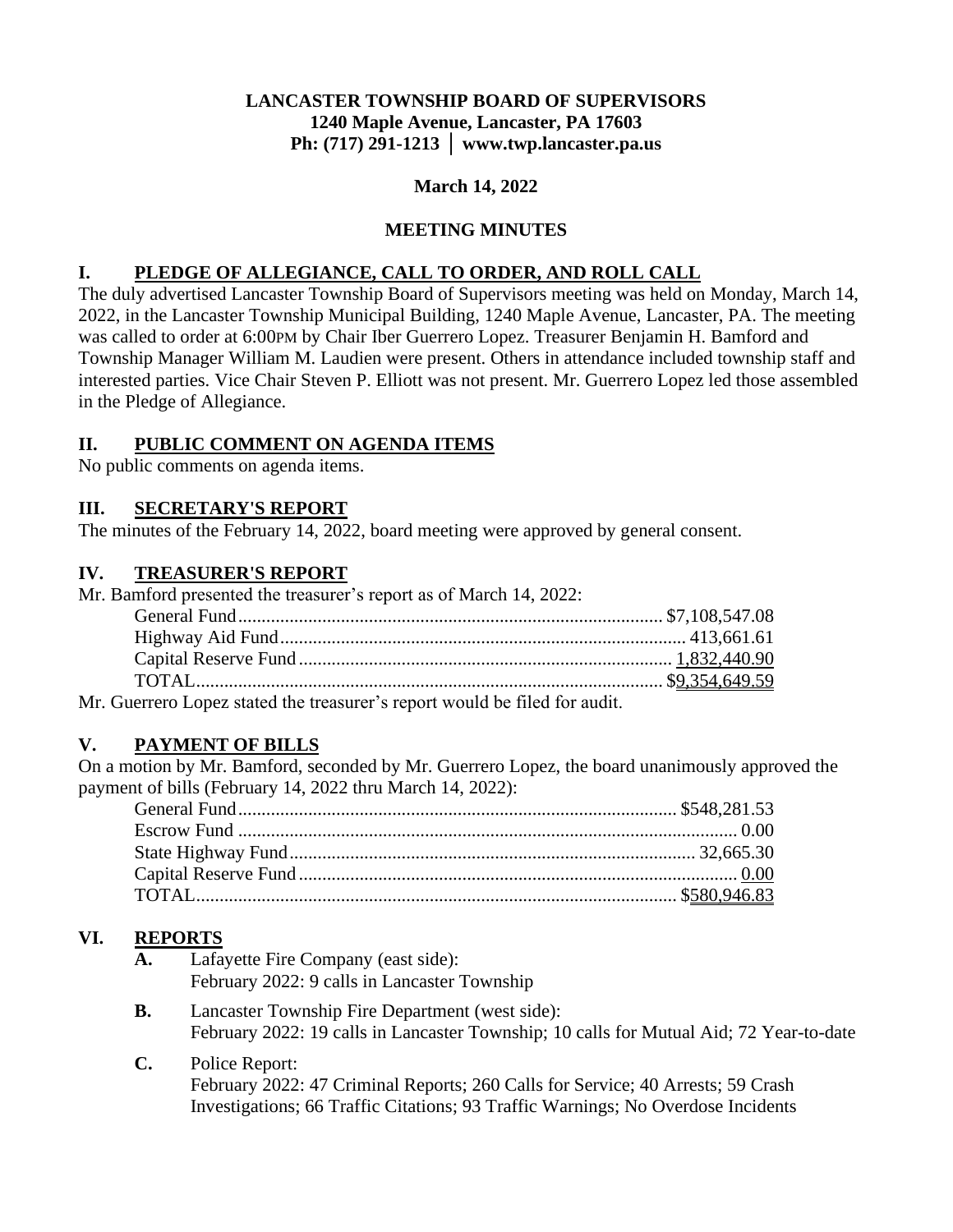- **D.** Recycling Report: February 2022 report not available
- **E.** Sewer Reports: Available on the township website.
- $\triangleright$  Printed copies of all reports are available at the township office for a nominal fee and can be viewed/printed from the website.

## **WORKSHOP REPORTS**

The following departments presented updates to the board:

- Planning & Zoning
- Township Engineer
- Public Works
- Township Manager

## **VII. ANNOUNCEMENTS**

- **A.** April 1, 2022—Trash/recycling bills will be in the mail. Payment due April 30, 2022.
- **B.** Saturday, April 2, 2022—Woody Waste Facility open Saturdays, 8:00AM to 1:00PM. Yard waste bags available starting April 2 and during regular facility hours. Facility closed the following Saturdays – April 16, May 28, July 2, September 3.
- **C.** Monday, April 4, 2022—Woody Waste Facility opens Monday thru Thursday, 3:00PM to 7:00PM. Facility closed all Fridays and Sundays and the following Mondays – May 30, July 4, September 5*.*
- **D.** Monday, April 4, 2022—Street sweeping on signed streets resumes. Police will enforce prohibited parking. No warning notices will be issued. Full calendar on township website.
- **E.** Monday, April 4, 2022, 6:30PM—Historical Commission Meeting, 1240 Maple Avenue.
- **F.** Monday, April 11, 2022—Curbside collection of yard waste begins. Takes place every other week on regular collection day. Full calendar on township website.
- **G.** Monday, April 11, 2022, 6:00PM—Board of Supervisors Meeting, 1240 Maple Avenue.
- **H.** Friday, April 15, 2022—Office closed (Good Friday).

# **VIII. OLD BUSINESS**

No old business.

# **IX. PLANNING AND ZONING BUSINESS**

- **A. LTPC 275 – Reserve at Windolph Landing Financial Security Reduction** Mr. Bamford moved, Mr. Guerrero Lopez seconded, and the board unanimously approved a request from Mark Will, WPE Partners LLC, for a reduction of the financial security for the Reserve at Windolph Landing Final Subdivision and Land Development Plan, LTPC 275, by reducing the amount of the required financial security by \$552,554.34 to a new amount of \$853,053.16, as recommended by township engineer Ben Webber in his letter dated February 24, 2022. The request from Mark Will was submitted via a letter dated December 30, 2021.
- **B. LTPC 300 – 28 Riverside Avenue – SWM Site Plan Financial Security Release** Mr. Bamford moved, Mr. Guerrero Lopez seconded, and the board unanimously approved a request from Craig Hasson, Bottom Line Contracting, for complete release of the financial security in the amount of \$8,004.43, for 28 Riverside Avenue Stormwater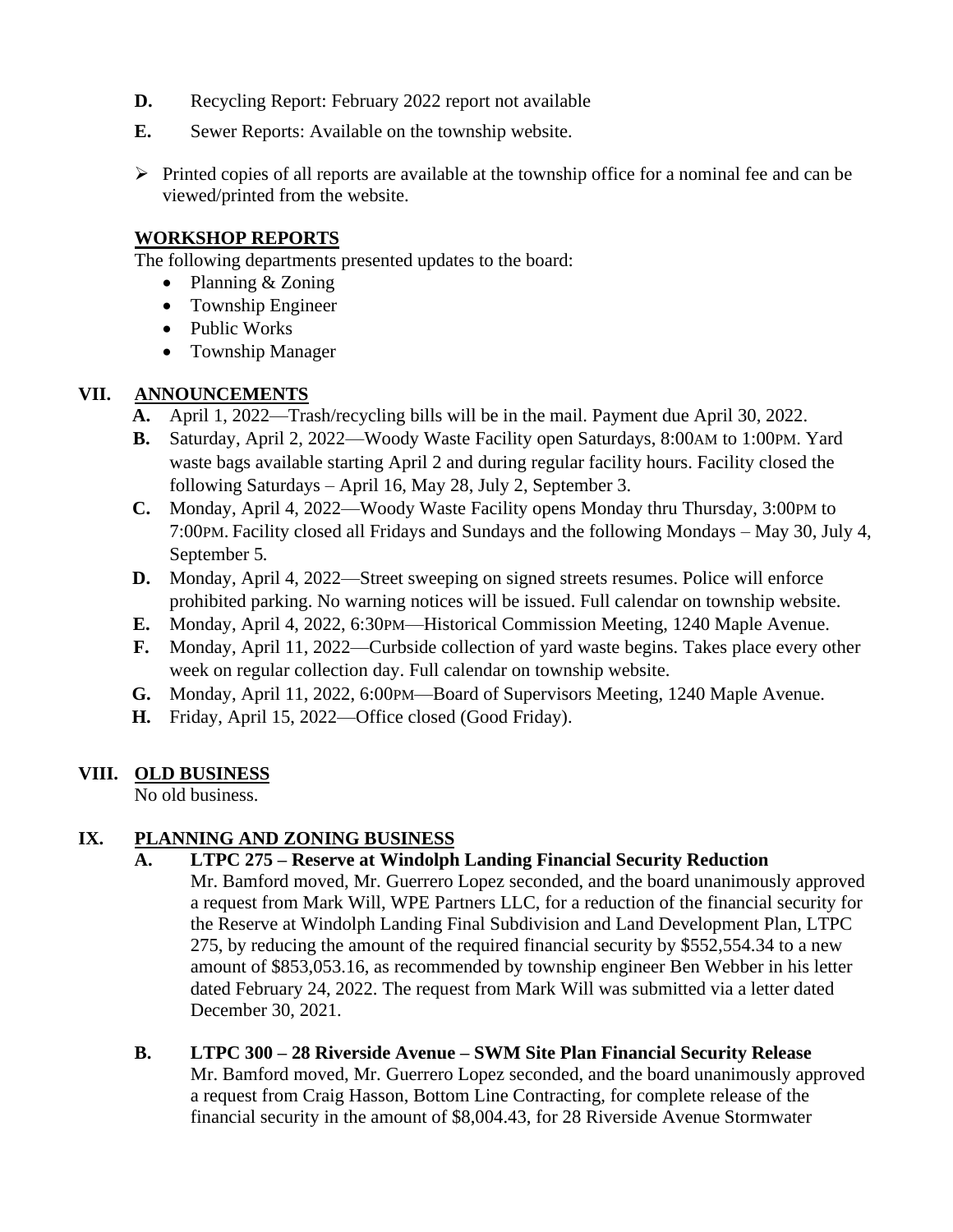Management Site Plan, LTPC 300, as recommended by township engineer Ben Webber in his letter dated February 28, 2022. The request from Craig Hasson was submitted via an email dated February 23, 2022.

## **C. LTPC 272 – Southern Village Phase IV – Subdivision and Land Development Plan, Time Extension**

The board acknowledged receipt of a time extension until July 14, 2022, from William Swiernick, David Miller/Associates, Inc., on behalf of Hogan Herr Wolf II for the approval of the Southern Village Phase IV Final Subdivision and Land Development Plan, LTPC 272. This extension was submitted in a letter dated February 28, 2022.

- **D. LTPC 306 – 1234 Wheatland Avenue – SWM Site Plan Time Extension** No action taken since no time extension letter was received.
- **E. LTPC 307 – 340-47472 Wheatland Avenue – SWM Site Plan Time Extension** No action taken since no time extension letter was received.

# **X. NEW BUSINESS**

# **A. Lancaster County Conservation District – Memorandum of Understanding**

Mr. Bamford moved, Mr. Guerrero Lopez seconded, and the board unanimously approved a Memorandum of Understanding between the Lancaster County Conservation District and Lancaster Township to validate the linkage between the Township and the LCCD as required by the Municipal Separate Storm Sewer System (MS4) protocol.

## **B. Lancaster Township Fire Police-Event Assistance Request**

Mr. Bamford moved, Mr. Guerrero Lopez seconded, and the board unanimously approved a request for the Lancaster Township Fire Police to assist during the Penryn Fire Company Mud Sale taking place on Saturday, March 19, 2022, from 12:00PM to 5:00PM. The request was made via an email from township manager Mark Hiester of Penn Township.

## **C. School District of Lancaster Redistricting Plan**

Discussion of the School District of Lancaster's plan to redistrict was held during the workshop session. Mr. Bamford recommended the township manager write a letter to the school district.

#### **D. Lancaster Recreation Commission Appointment**

Mr. Bamford moved, Mr. Guerrero Lopez seconded, and the board unanimously approved a request to appointment Jason O'Malley to the Lancaster Recreation Commission as the Citizen Representation for Lancaster Township, three-year term expiring 12/31/2024.

#### **E. Lancaster Township Zoning Hearing Board Appointment**

Mr. Bamford moved, Mr. Guerrero Lopez seconded, and the board unanimously approved a request to appointment Renee Gallagher to the Lancaster Township Zoning Hearing Board, three-year term expiring 12/31/2024.